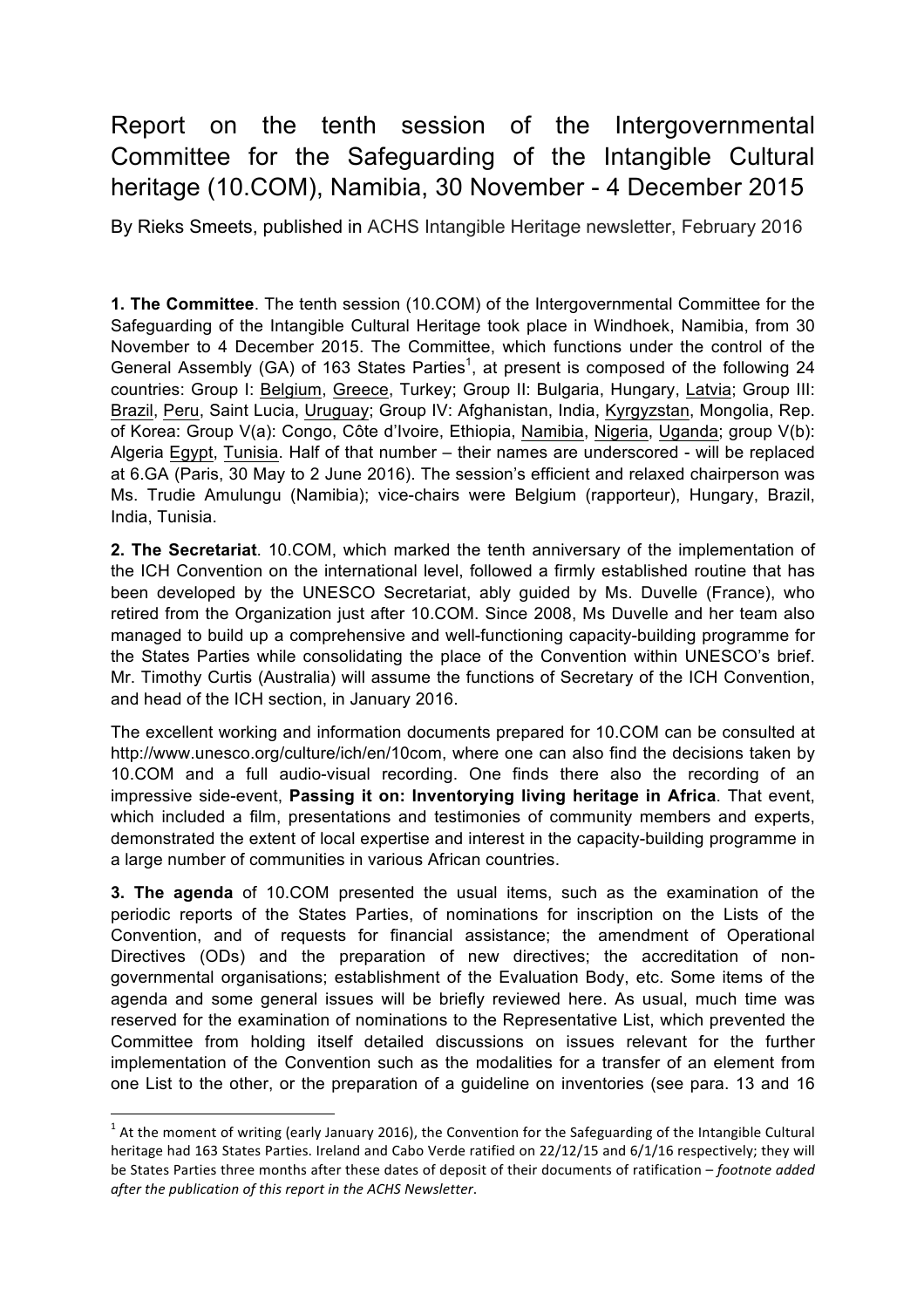below). It draws the attention that the GA as a rule takes more time to discuss content matters than the Committee, with the result that texts are often considerably changed by the GA, while the Committee as a rule introduces only minor changes to the texts it finds in the draft decisions that are prepared for it.

**4. The Evaluation Body**. Up till 2015 the Committee received recommendations from two bodies: the Subsidiary Body that evaluated nominations to the RL (Representative List) and the Consultative Body that evaluated nominations to the USL (Urgent Safeguarding List) and the Register (of Best Safeguarding Practices), as well as requests for financial assistance exceeding 25,000 USD. At 10.COM, the Committee for the first time received recommendations for these four mechanisms from one single body, the Evaluation Body. After this first, experimental, round, the Committee (Decision 10.COM 10 para 4) already expressed "its satisfaction with the work of the newly established Evaluation Body as a single body which allows greater coherency and consistency in the evaluation across different mechanisms of the Convention".

**5**. Of the 12 members of the Body, 6 are individual experts (representatives of States Parties non-Members of the Committee) and 6 are representatives of accredited NGOs. The Body as renewed for the 2016 round consists of experts from Portugal, Serbia, Venezuela, Japan, Kenya and Morocco and of representatives from NGOs established in Norway, Czech Republic, Brazil, China, Uganda and Syria (Decision 10.COM 12). Although all members of the Evaluation Body, once appointed, "shall act impartially in the interests of all States Parties and the Convention" (Decision 10.COM 12, annex 1), the individual experts must not come from States Members of the Committee, whereas the NGO-members of the Body may be based in such States.

**6. Proposals to the Register.** No proposals were received for inclusion in the Register of Best Safeguarding Practices. Although there are proposals in the pipeline for the following rounds (seven for the 2016 round), this mechanism does not live up to the original expectations, which is why the Committee decided (Decision 10.COM 6.a para 10) to request the Secretariat "to develop alternate, lighter ways of sharing safeguarding experiences to complement the Register of Best Safeguarding Practices", thus echoing recommendation 12 of the IOS *Report of the evaluation of the Convention for the Safeguarding of the Intangible Cultural Heritage,* http://www.unesco.org/culture/ich/doc/src/IOS-EVS-PI-129\_REV.-EN.pdf (UNESCO, October 2013).

**7. Nominations to the USL and RL**. In the 2015 round, the Evaluation Body evaluated 8 nominations for inscription on the USL (resulting in 3 recommendations to inscribe and 5 not to inscribe) and 35 nominations to the RL (resulting in 19 recommendations to inscribe, 15 to refer and 1 not to inscribe). The referral option only exists for the RL. As usual, the Committee endorsed – and hardly discussed – all recommendations to inscribe, while reversing some of the other recommendations.

**8.** As to the **USL**, two States before 10.COM withdrew nominations that had received an unfavourable recommendation. The Committee eventually honoured 5 out of the remaining 6 nominations, thereby reversing two negative recommendations for elements nominated by Colombia and Mongolia (a Committee member).

**9.** As regards the **RL**, the nomination that had received the recommendation not to inscribe, was withdrawn. From the remaining 34 nominations, the Committee honoured 23 with inscription, while 11 nominations were referred. Referral recommendations from the Evaluation Body for four nominations were changed by the Committee into decisions to inscribe; this concerned nominations by Bulgaria, Ethiopia, Saudi Arabia and a multinational nomination by Cambodia, Philippines, Rep. of Korea and Viet Nam (names of Committee members are underscored). So, while the overall percentage of reversed referrals proposed,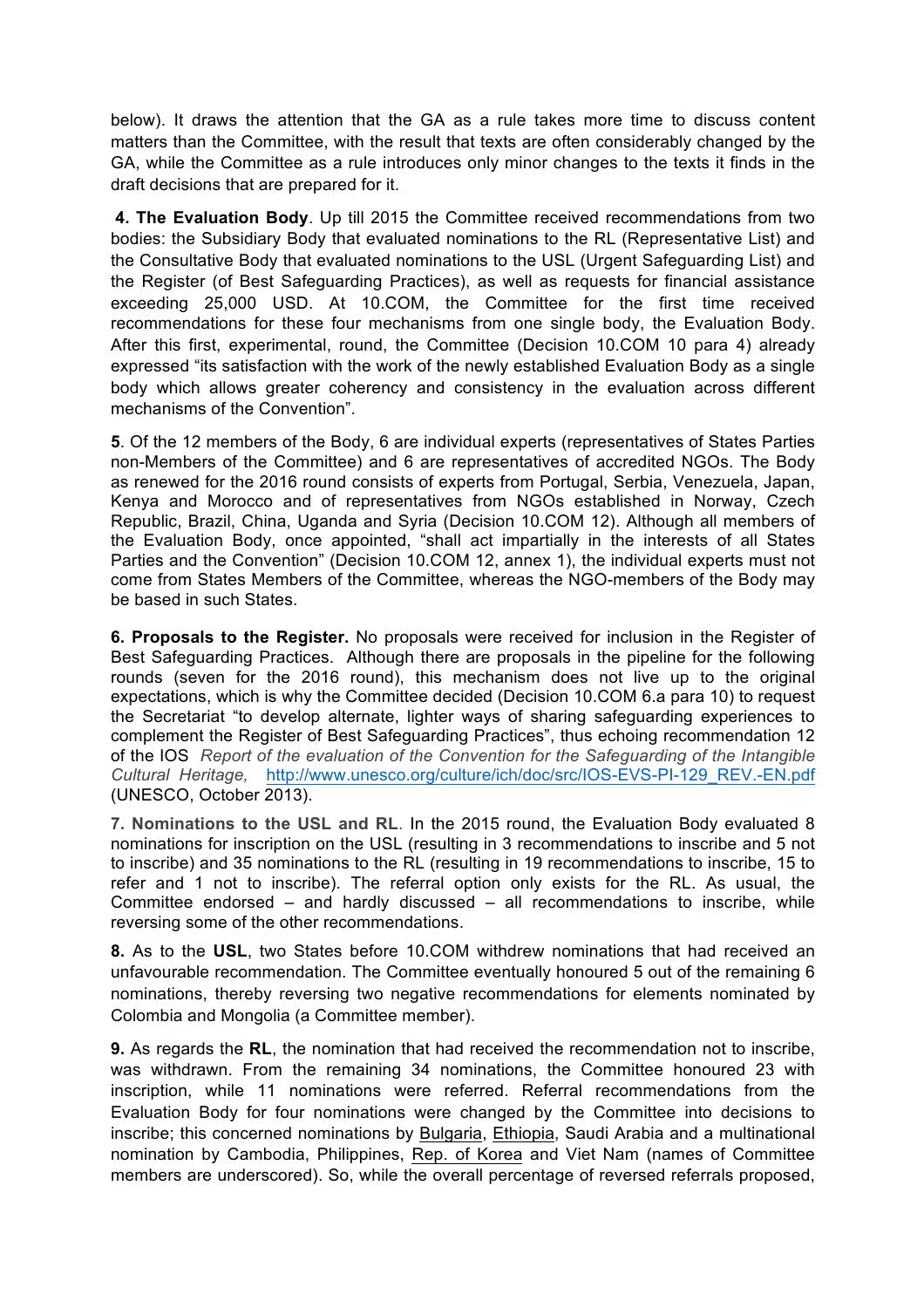was 26,7 % (4 of 15), that proportion was significantly higher (3 of 6) for the referral proposals in which Committee members were concerned.

**10.** The Committee inscribed one **cultural space** on the RL, *the Majlis, a cultural and social space*, submitted by the United Arab Emirates, Saudi Arabia, Oman and Qatar. Earlier discussion in the Committee seemed to indicate that the Committee prefers nominations to be focussed on the traditions and expressions with which specific objects or spaces are related, rather than on such objects or spaces. In that vein, in 2010 the Committee requested Azerbaijan (5.COM) to change *The Azerbaijani Carpet* into *Traditional Art of Azerbaijan carpet weaving in the Republic of Azerbaijan*. The last-but-one inscription of a cultural space (Suiti Cultural Space, Latvia; USL) goes back to 2009. The year before, 90 so-called Masterpieces had been included on the RL, 9 of them cultural spaces.

**11. Referral** is used in principle when the Committee needs more information concerning one or more of the criteria to be able to come to a decision. At previous sessions the Committee warned against profuse use of the referral option. Policies have changed: the Evaluation Body and the Committee in the 2015 round made rather lavish use of the referral option, also in cases where substantial questions were left concerning three, four or  $-$  in three cases - all five inscription criteria. In many cases of referral, States Parties do not resubmit a referred file in later rounds, thus quietly withdrawing the file.

**12**. 10.COM decided to propose to the GA (Decision 10.COM 14.b) a change in the Operational Directives to the effect that the **referral option** will also be available **for the USL** (as well as for nominations to the Register and for requests for financial assistance). Such streamlining of procedures is all the more logical now that one body evaluates all nominations and requests.

**13. Transfer**. The Committee for the first time received a request from a State Party (Viet Nam) concerning the transfer of an element from one List to the other. OD 34 stipulates that transfers are possible, but so far no procedure has been worked out. The Committee decided (Decision 10.COM 19, para 10) to convene an open ended intergovernmental working group to discuss draft ODs on this issue and the related issue of the withdrawal of an element from a List. One hopes the outcome will be a light procedure. In fact, for a transfer from the USL to the RL, as requested by Viet Nam, an assessment of the improved viability of the ICH concerned, a management plan and proof of the consent of the community, group or individuals concerned, might be enough.

**14**. After 10.COM, the RL has 336, the USL 43 and the Register 12 inscriptions. UNESCO and the Committee repeatedly have expressed their discontent with the **greater attention** paid by the States Parties to the RL than to the **USL** – see, most recently, Decision 10.COM 10, para 6. UNESCO's IOS department, in its October 2013 report (para 211), claimed that States Parties are misunderstanding the RL, while Committee members, experts and the Secretariat have also time and again expressed their unhappiness with the way the RL is being implemented, including the long time it takes to evaluate and examine the RL nominations. States did have different considerations when they approved article 16 of the Convention (about the RL) back in 2003 and, accordingly, States Parties are now using this mechanism to some extent for different purposes. The relatively low level of success encountered by nominations to the USL may partly be the cause for the lesser degree of attention it - in the last four rounds 73,6 % of RL nominations against only 44,4% of USL nominations resulted in inscription. As with the requests for financial assistance, the Secretariat might consider providing its expertise, or experts, to States Parties who are preparing or intend to prepare a nomination to the USL. It might also be worthwhile experimenting with a shorter procedure for this list.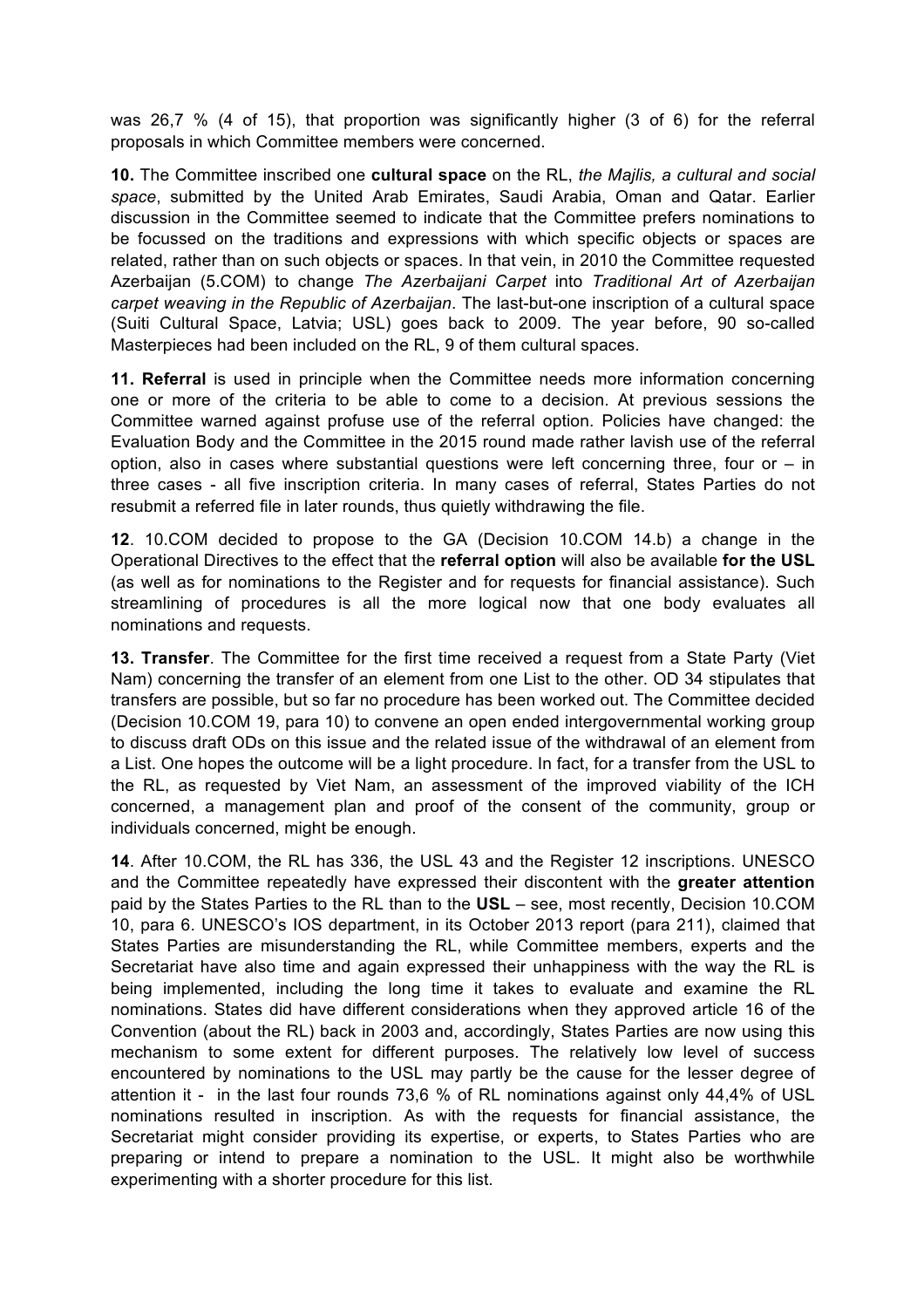**15.** Recently, in *Télérama* (7/12/2015), the Secretariat of the Convention was quoted as suggesting that the present-day system for inscription on the **RL** might be replaced by a Wikipedia-like system. Any proposal for a **lighter, less prestigious and more inclusive system** that might better serve the goals of visibility of the RL and the aspirations of communities, is worth serious consideration. The nomination form might be simplified in such a way that practitioners and tradition bearers would have less problems in filling it in (and the confusing second criterion might be dropped). It is true that the form could then no longer be used – as has been increasingly the case - to steer the implementation of the Convention on the national level (see, for instance Decision 10.COM 10, para 20 and 23), but for that purpose the Committee has appropriate tools when it summarizes and comments on the reports that the States Parties periodically submit. A lighter system might be managed by a few NGOs under the control of the Bureau of the Committee. An approach that would lead soon to a large number of inscriptions would take the wind out of the sails of those who use the RL for prestige-related purposes and would diminish the damage incurred by elements of ICH, once they are inscribed.

**16**. Decision 10.COM 10, para 23 requests "the Secretariat to prepare a **guideline on inventories** for the States Parties … taking into account the past decisions of the Committee and recommendations of the bodies, and to adjust the nomination forms accordingly". In view of the phrase "in a manner geared to its own situation" (article 12.1 of the Convention) one hopes that possible directives for inventorying will be phrased as recommendations and that they will be submitted to the GA for approval, rather than being introduced through nomination forms (these have semi-official status but are nevertheless binding).

**17. Requests for financial assistance**. The Committee followed recommendations of the Evaluation Body (Decision 10.COM 10.c), by assigning to Malawi a grant for safeguarding Nkhonde, Tumbuka and Chewa proverbs and folktales and by requesting Kenya to submit a revised request concerning the safeguarding of three male rites of passage of the Maasai community, while delegating to the Bureau its authority to decide on the issue. This last part of the decision is in line with the increasing delegation of authority by the Committee to its Bureau. In the same vein, the Committee proposed to amend the ODs in such a way that the Bureau in the future may decide on requests for financial assistance up to 100,000 USD – now, that limit is placed at 25,000 USD (see Decision 10.COM 15.c, para 4).

**18. Accreditation of NGOs**. The Committee endorsed (Decision 10.COM 16) the proposal prepared by the Secretariat concerning the accreditation of NGOs. From 54 new requests 24 will be sent on to the GA for approval (15 NGOs did not meet the criteria; other requests were or remained incomplete, 1 was withdrawn). For 59 of the 97 NGOs that had been accredited in 2010 and that had to be evaluated at 10.COM, the Committee decided, as proposed by the Secretariat, to maintain their accreditation, as they satisfied the requirements set out in the Operational Directives (10 NGOs did not satisfy these criteria and 28 NGOs did not send in the required forms.) Among the NGOs whose accreditation was not maintained for this last reason, are ICOM and ICOMOS. Interestingly, whereas, following article 9.1 of the Convention, the GA accredits NGOs (as confirmed by OD 93), it is the Committee that decides about discontinuation of accreditation (OD 95).

**19**. After the Committee's decision to discontinue 38 accreditations and the likely approval of the GA for the proposed 24 new accreditations, the **number of accredited NGOs** would go down from 178 to 164; in the act, the imbalance between accredited NGOs from different regions would only be marginally reduced (Group I: from 95 to 87; Group II from 11 to 13; Group III from 12 to 8; Group 4 from 38 to 30; group  $V(a)$  from 19 to 22; Group  $V(b)$  from 3 to 4.). Note that OD 93 expects the Committee to pay due attention to the principle of equitable geographical representation "in receiving and examining such requests" (i.e. for accreditation).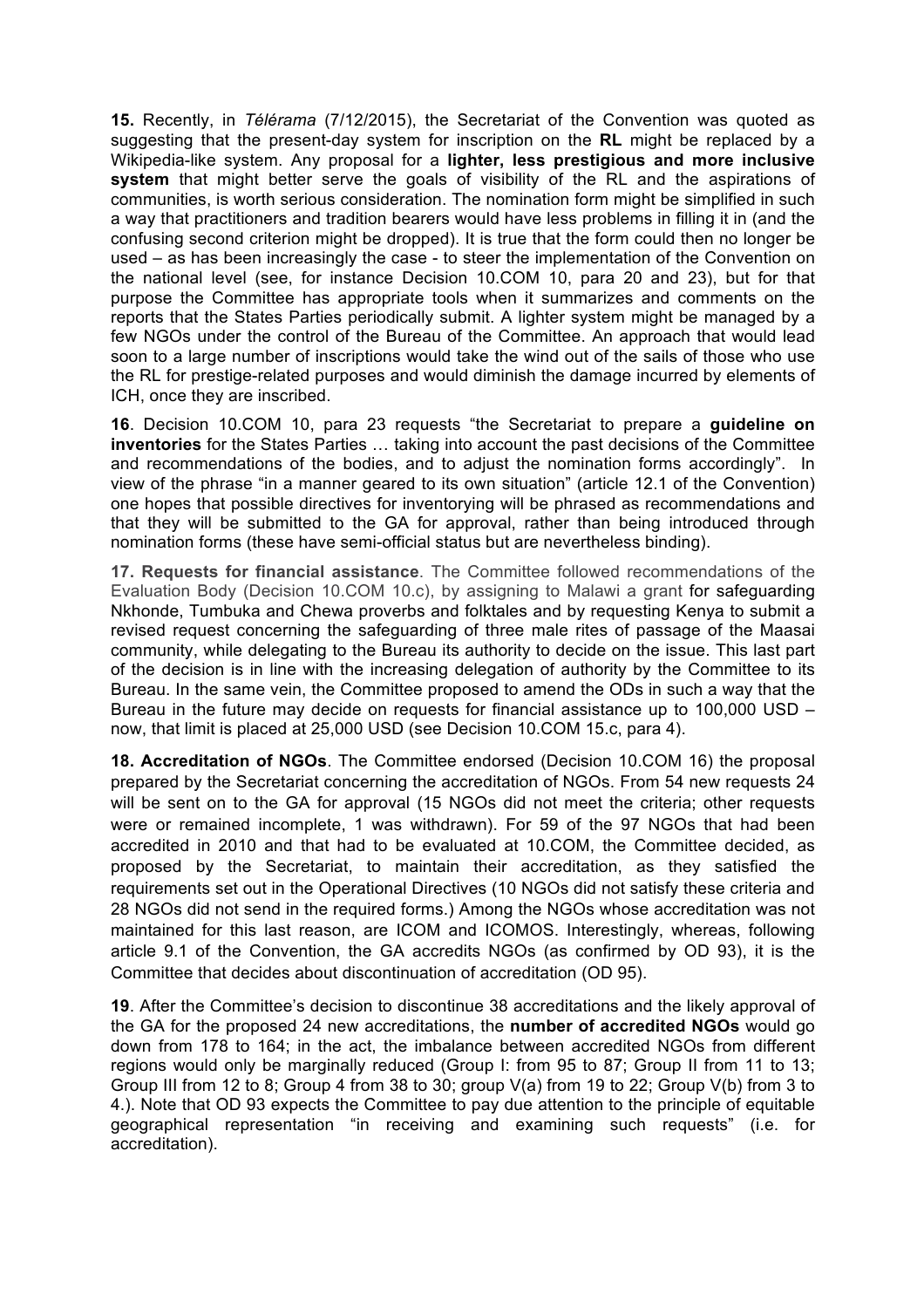**20.** In view of these figures, it is not surprising that in texts produced by the Organs of the Convention, centres of expertise and research institutes are increasingly being mentioned, alongside NGOs, as important stakeholders in the implementation of the Convention. In this spirit, Decision 10.COM 10, para 20.b requires, for instance, that abstracts of inventories that are to be annexed by States Parties to their nomination forms, should "demonstrate that the inventory concerned meets the requirements laid out in Article 11 of the Convention with regard to the participation of communities, groups and relevant non-governmental organizations and if necessary, research institutes and centers of expertise, in the elaboration and updating of the inventory". The phrase "and if necessary, research institutes and centers of expertise", in view of the uneven spread and varying outreach of NGOs in different regions of the world, seems a wise extension of the wording of Article 11.

**21.** The Committee discussed and endorsed a new *draft chapter of operational directives on safeguarding intangible cultural heritage and sustainable development at the national level* (decision 10.COM 14.a). The draft is presented in the annex to the decision. After a preamble there follow 4 sub-chapters, entitled:

*1. Inclusive social development* (1.1 Food security; 1.2 Health care, 1.3 Quality education, 1.4 Gender equality, 1.5 Access to clean and safe water and sustainable water use):

*2. Inclusive economic development* (2.1 Income generation and sustainable livelihoods, 2.2 Productive employment and decent work, 2.3 Impact of tourism on the safeguarding of intangible cultural heritage and vice versa);

*3. Environmental sustainability* (3.1 Knowledge and practices concerning nature and the universe; 3.2 Environmental impacts in the safeguarding of intangible cultural heritage; 3.3 Community-based resilience to natural disasters and climate change);

*4 Peace and security* (4.1 Social cohesion and equity; 4.2 Preventing and resolving disputes; 4.3 Restoring peace and security; 4.4 Achieving lasting peace and security).

**22.** The draft contains many useful recommendations and caveats, but does not always make easy reading. The almost 4,000-word text would win much by being reduced to – say half its volume. Eliminating the twelve-fold repetition concerning specific types of action that States Parties could undertake ("foster scientific studies and research methodologies, including those conducted by the communities and groups themselves…" and "adopt appropriate legal, technical, administrative and financial measures to…"), might contribute to that. In attempting to make the link between ICH safeguarding and sustainable development in a comprehensive way, the focus of the proposed ODs sometimes seems to extend beyond the aims of the Convention, viz. ICH safeguarding. What is more, not all sustainable development is ICH-driven, and some communities may consider a specific element of their ICH worthy of safeguarding even though that would not significantly contribute to their economic, societal or environmental development. The same might be true even when the element concerned may not be considered compatible with all conditions mentioned in the last sentence of the definition of ICH in article 2.1 of the Convention.

**23.** Some provisions and obligations in the text that will be sent on to 6.GA for discussion and approval, while laudable in intent, go beyond the existing obligations of States Parties to the Convention. Sometimes these provisions prescribe specific approaches to be taken at the national level, and combine non-binding *shall-endeavour* language and binding *shall*language. For example, in OD 176 (emphasis added): "States Parties shall acknowledge the dynamic nature of intangible cultural heritage in both urban and rural contexts and shall direct their safeguarding efforts solely on such intangible cultural heritage that is compatible with existing international human rights instruments, as well as with the requirements of mutual respect among communities, groups and individuals, and of sustainable